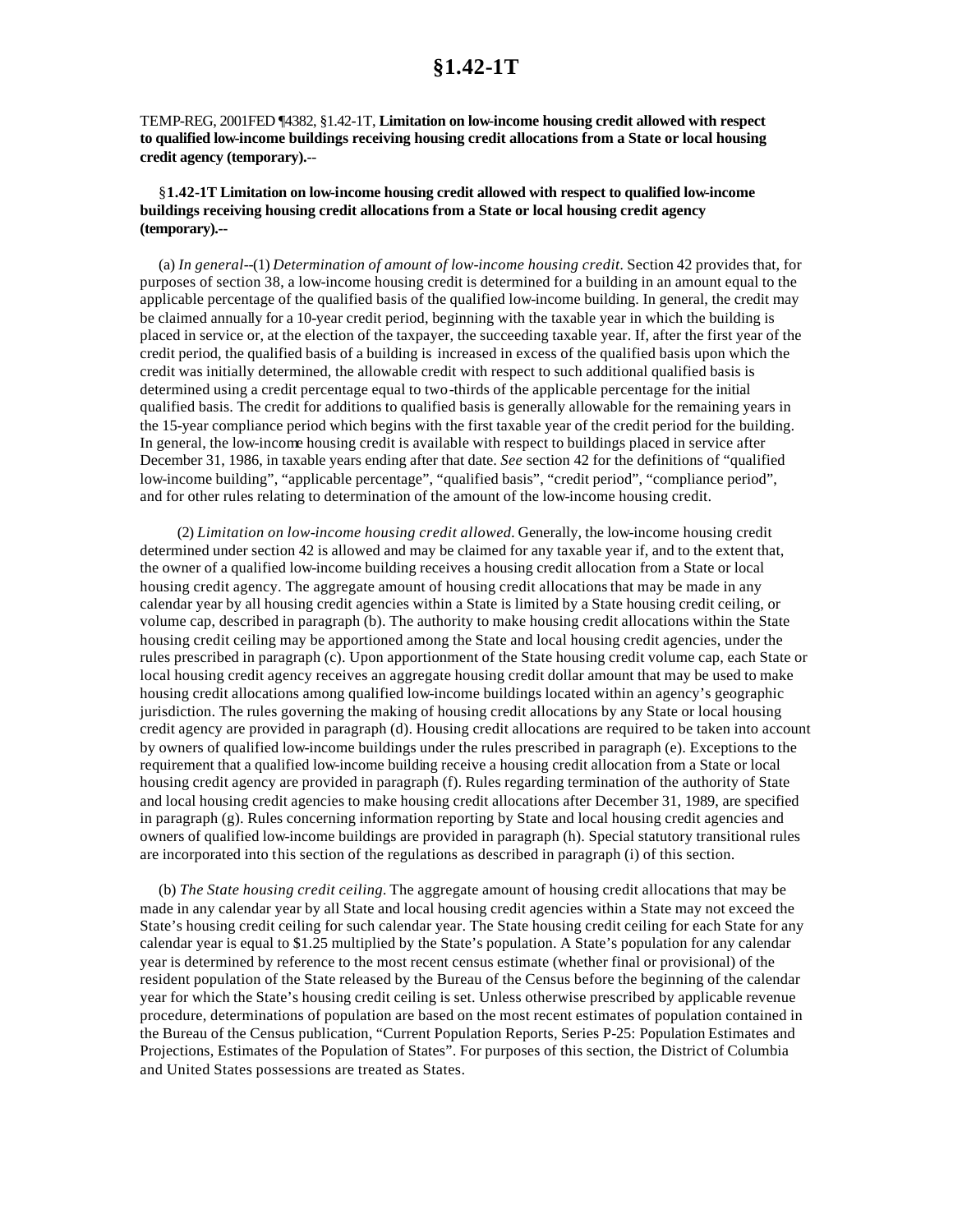(c) *Apportionment of State housing credit ceiling among State and local housing credit agencies*--(1) *In general.* A State's housing credit ceiling for any calendar year is apportioned among the State and local housing credit agencies within such State under the rules prescribed in this paragraph. A "State housing credit agency" is any State agency specifically authorized by gubernatorial act or State statute to make housing credit allocations on behalf of the State and to carry out the provisions of section 42(h). A "local housing credit agency" is any agency of a political subdivision of the State that is specifically authorized by a State enabling act to make housing credit allocations on behalf of the State or political subdivision and to carry out the provisions of section 42(h). A "State enabling act" is any gubernatorial act, State statute, or State housing credit agency regulation (if authorized by gubernatorial act or State statute). A State enabling act enacted on or before October 22, 1986, the date of enactment of the Tax Reform Act of 1986, shall be given effect for purposes of this paragraph if such State enabling act expressly carries out the provisions of section 42(h).

(2) *Primary apportionment.* Except as otherwise provided in paragraph (c)(3) and (4), a State's housing credit ceiling is apportioned in its entirety to the State housing credit agency. Such an apportionment is the "primary apportionment" of a State's housing credit ceiling. There shall be no primary apportionment of the State housing credit ceiling and no grants of housing credit allocations in such State until a State housing credit agency is authorized by gubernatorial act or State statute. If a State has more than one State housing credit agency, such agencies shall be treated as a single agency for purposes of the primary apportionment. In such a case, the State housing credit ceiling may be divided among the multiple State housing credit agencies pursuant to gubernatorial act or State statute.

(3) *States with 1 or more constitutional home rule cities*--(i) *In general.* Notwithstanding paragraph (c)(2), in any State with 1 or more constitutional home rule cities, a portion of the State housing credit ceiling is apportioned to each constitutional home rule city. In such a State, except as provided in paragraph (c)(4), the remainder of the State housing credit ceiling is apportioned to the State housing credit agency under paragraph (c)(2). *See* paragraph (c)(3)(iii). The term "constitutional home rule city" means, with respect to any calendar year, any political subdivision of a State that, under a State constitution that was adopted in 1970 and effective on July 1, 1971, had home rule powers on the first day of the calendar year.

(ii) *Amount of apportionment to a constitutional home rule city.* The amount of the State housing credit ceiling apportioned to a constitutional home rule city for any calendar year is an amount that bears the same ratio to the State housing credit ceiling for that year as the population of the constitutional home rule city bears to the population of the entire State. The population of any constitutional home rule city for any calendar year is determined by reference to the most recent census estimate (whether final or provisional) of the resident population of the constitutional home rule city released by the Bureau of the Census before the beginning of the calendar year for which the State housing credit ceiling is apportioned. However, determinations of the population of a constitutional home rule city may not be based on Bureau of the Census estimates that do not contain estimates for all of the constitutional home rule cities within the State. If no Bureau of the Census estimate is available for all such constitutional home rule cities, the most recent decennial census of population shall be relied on. Unless otherwise prescribed by applicable revenue procedure, determinations of population for constitutional home rule cities are based on estimates of population contained in the Bureau of the Census publication, "Current Population Reports, Series P-26: Local Population Estimates".

(iii) *Effect of apportionments to constitutional home rule cities on apportionments to other housing credit agencies.* The aggregate amounts of the State housing credit ceiling apportioned to constitutional home rule cities under this paragraph  $(c)(3)$  reduce the State housing credit ceiling available for apportionment under paragraph  $(c)(2)$  or (4). Unless otherwise provided in a State constitutional amendment or by law changing the home rule provisions adopted in a manner provided by the State constitution, the power of the governor or State legislature to apportion the State housing credit ceiling among local housing credit agencies under paragraph (c)(4) shall not be construed as allowing any reduction of the portion of the State housing credit ceiling apportioned to a constitutional home rule city under this paragraph  $(c)(3)$ . However, any constitutional home rule city may agree to a reduction in its apportionment of the State housing credit ceiling under this paragraph (c)(3), in which case the amount of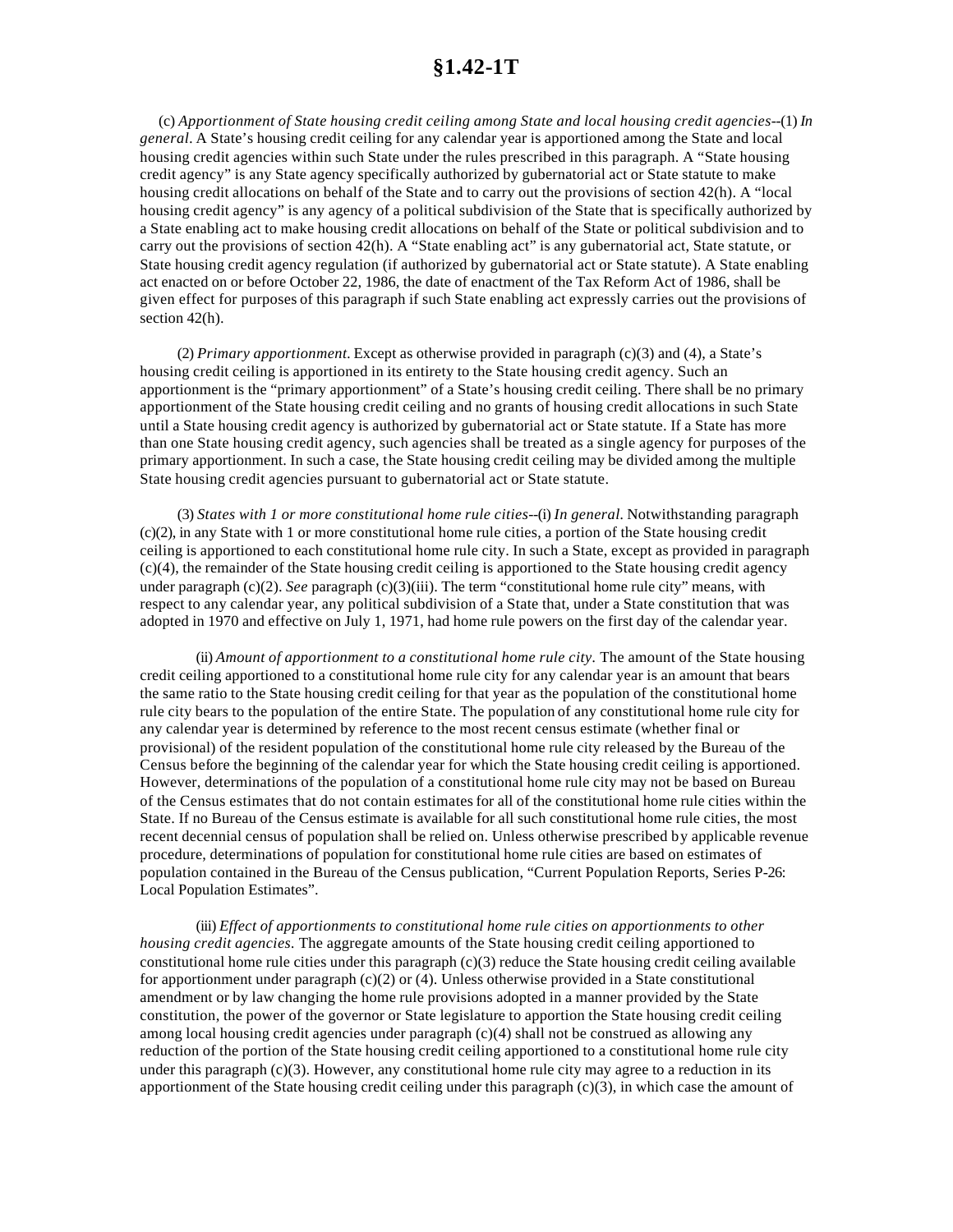the State housing credit ceiling not apportioned to the constitutional home rule city shall be available for apportionment under paragraph  $(c)(2)$  or  $(4)$ .

(iv) *Treatment of governmental authority within constitutional home rule city.* For purposes of determining which agency within a constitutional home rule city receives the apportionment of the State housing credit ceiling under this paragraph (c)(3), the rules of this paragraph (c) shall be applied by treating the constitutional home rule city as a "State", the chief executive officer of a constitutional home rule city as a "governor", and a city council as a "State legislature". A constitutional home rule city is also treated as a "State" for purposes of the set-aside requirement for housing credit allocations to projects involving a qualified nonprofit organization. *See* paragraph (c)(5) for rules governing set-aside requirements. In this connection, a constitutional home rule city may agree with the State housing credit agency to exchange an apportionment set aside for projects involving a qualified nonprofit organization for an apportionment that is not so restricted. In such a case, the authorizing gubernatorial act, State statute, or State housing credit agency regulation (if authorized by gubernatorial act or State statute) must ensure that the set-aside apportionment transferred to the State housing credit agency be used for the purposes described in paragraph  $(c)(5)$ .

(4) *Apportionment to local housing credit agencies--*(i) *In general.* In lieu of the primary apportionment under paragraph  $(c)(2)$ , all or a portion of the State housing credit ceiling may be apportioned among housing credit agencies of governmental subdivisions. Apportionments of the State housing credit ceiling to local housing credit agencies must be made pursuant to a State enabling act as defined in paragraph (c)(1). Apportionments of the State housing credit ceiling may be made to housing credit agencies of constitutional home rule cities under this paragraph  $(c)(4)$ , in addition to apportionments made under paragraph  $(c)(3)$ . Apportionments of the State housing credit ceiling under this paragraph  $(c)(4)$ need not be based on the population of political subdivisions and may, but are not required to, give balanced consideration to the low-income housing needs of the entire State.

(ii) *Change in apportionments during a calendar year.* The apportionment of the State housing credit ceiling among State and local housing credit agencies under this paragraph (c)(4) may be changed after the beginning of a calendar year, pursuant to a State enabling act. No change in apportionments shall retroactively reduce the housing credit allocations made by any agency during such year. Any change in the apportionment of the State housing credit ceiling under this paragraph (c)(4) that occurs during a calendar year is effective only to the extent housing credit agencies have not previously made housing credit allocations during such year from their original apportionments of the State housing credit ceiling for such year. To the extent apportionments of the State housing credit ceiling to local housing credit agencies made pursuant to this paragraph (c)(4) for any calendar year are not used by such local agencies before a certain date (*e.g.,* November 1) to make housing credit allocations in such year, the amount of unused apportionments may revert back to the State housing credit agency for reapportionment. Such reversion must be specifically authorized by the State enabling act.

(iii) *Exchanges of apportionments.* Any State or local housing credit agency that receives an apportionment of the State housing credit ceiling for any calendar year under this paragraph  $(c)(4)$  may exchange part or all of such apportionment with another State or local housing credit agency to the extent no housing credit allocations have been made in such year from the exchanged portions. Such exchanges must be made with another housing credit agency in the same State and must be consistent with the State enabling act. If an apportionment set aside for projects involving a qualified nonprofit organization is transferred or exchanged, the transferee housing credit agency shall be required to use the set-aside apportionment for the purposes described in paragraph  $(c)(5)$ .

(iv) *Written records of apportionments.* All apportionments, exchanges of apportionments, and reapportionments of the State housing credit ceiling which are authorized by this paragraph (c)(4) must be evidenced in the written records maintained by each State and local housing credit agency.

(5) *Set-aside apportionments for projects involving a qualified nonprofit organization*--(i) *In general.* Ten percent of the State housing credit ceiling for a calendar year must be set aside exclusively for projects involving a qualified nonprofit organization (as defined in paragraph (c)(5)(ii)). Thus, at least 10 percent of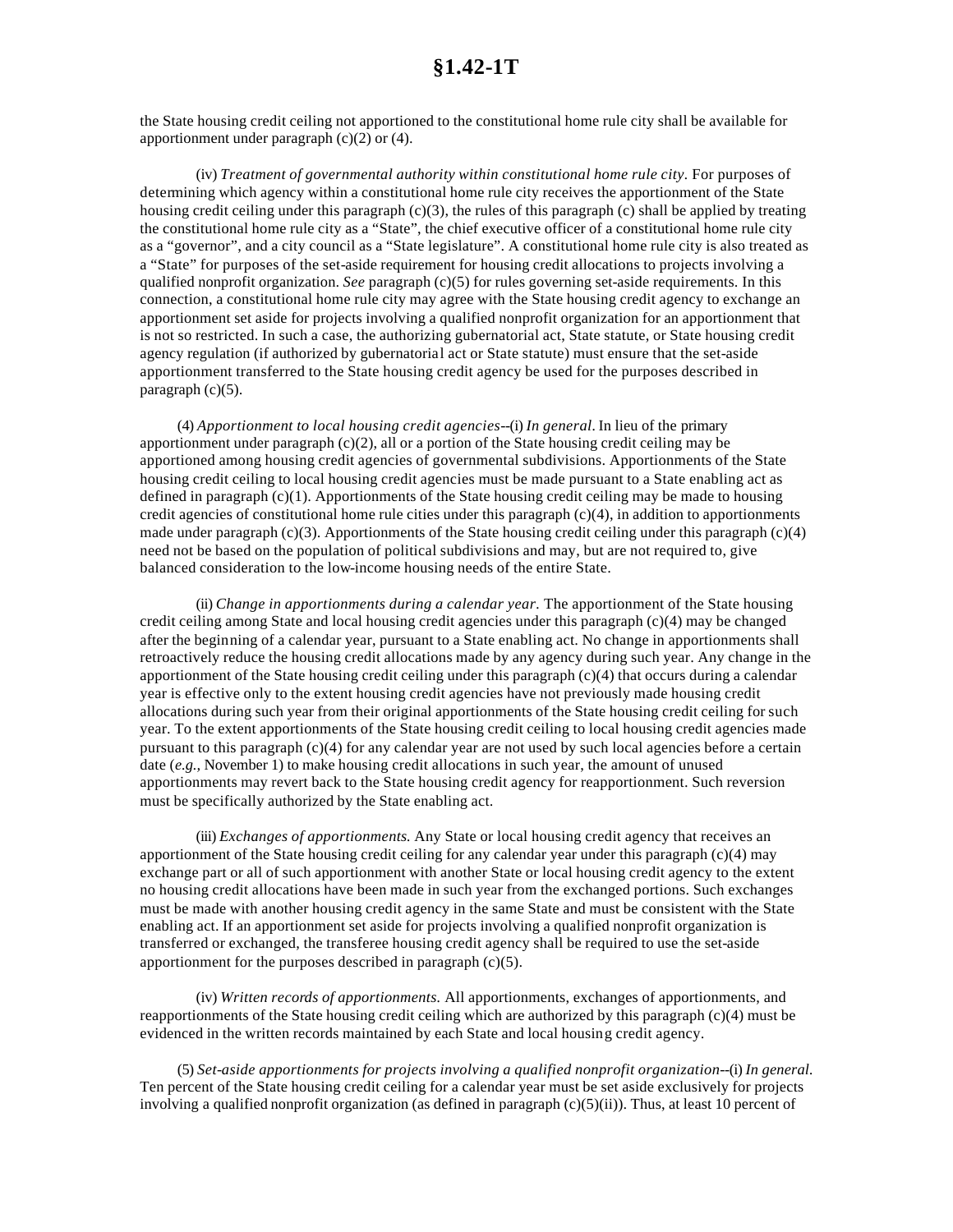apportionments of the State housing credit ceiling under paragraph (c)(2) and (3) must be used only to make housing credit allocations to buildings that are part of projects involving a qualified nonprofit organization. In the case of apportionments of the State housing credit ceiling under paragraph  $(c)(4)$ , the State enabling act must ensure that the apportionment of at least 10 percent of the State housing credit ceiling be used exclusively to make housing credit allocations to buildings that are part of projects involving a qualified nonprofit organization. The State enabling act shall prescribe which housing credit agencies in the State receive apportionments that must be set aside for making housing credit allocations to buildings that are part of projects involving a qualified nonprofit organization. These set-aside apportionments may be distributed disproportionately among the State or local housing credit agencies receiving apportionments under paragraph (c)(4). The 10-percent set-aside requirement of this paragraph (c)(4) is a minimum requirement, and the State enabling act may set aside more than 10 percent of the State housing credit ceiling for apportionment to housing credit agencies for exclusive use in making housing credit allocations to buildings that are part of projects involving a qualified nonprofit organization.

(ii) *Projects involving a qualified nonprofit organization.* The term "projects involving a qualified nonprofit organization" means projects with respect to which a qualified nonprofit organization is to materially participate (within the meaning of section 469(h)) in the development and continuing operation of the project throughout the 15-year compliance period. The term "qualified nonprofit organization" means any organization that is described in section  $501(c)(3)$  or (4), is exempt from tax under section 501(a), and includes as one of its exempt purposes the fostering of low-income housing.

(6) *Expiration of unused apportionments.* Apportionments of the State housing credit ceiling under this paragraph (c) for any calendar year may be used by housing credit agencies to make housing credit allocations only in such calendar year. Any part of an apportionment of the State housing credit ceiling for any calendar year that is not used for housing credit allocations in such year expires as of the end of such year and does not carry over to any other year. However, any part of an apportionment for 1989 that is not used to make a housing credit allocation in 1989 may be carried over to 1990 and used to make a housing credit allocation to a qualified low-income building described in section 42(n)(2)(B). *See* paragraph (g)(2).

(d) *Housing credit allocations made by State and local housing credit agencies*--(1) *In general.* This paragraph governs State and local housing credit agencies in making housing credit allocations to qualified low-income buildings. The amount of the apportionment of the State housing credit ceiling for any calendar year received by any State or local housing credit agency under paragraph (c) constitutes the agency's aggregate housing credit dollar amount for such year. The aggregate amount of housing credit allocations made in any calendar year by a State or local housing credit agency may not exceed such agency's aggregate housing credit dollar amount for such year. A State or local housing credit agency may make housing credit allocations only to qualified low-income buildings located within the agency's geographic jurisdiction.

(2) *Amount of a housing credit allocation.* In making a housing credit allocation, a State or local housing credit agency must specify a credit percentage, not to exceed the building's applicable percentage determined under section 42(b), and a qualified basis amount. The amount of the housing credit allocation for any building is the product of the specified credit percentage and the specified qualified basis amount. In specifying the credit percentage and qualified basis amount, the State or local housing credit agency shall not take account of the first-year conventions described in section  $42(f)(2)(A)$  and  $(3)(B)$ . A State or local housing credit agency may adopt rules or regulations governing conditions for specification of less than the maximum credit percentage and qualified basis amount allowable under section 42(b) and (c), respectively. For example, an agency may specify a credit percentage and a qualified basis amount of less than the maximum credit percentage and qualified basis amount allowable under section 42(b) and (c), respectively, when the financing and rental assistance from all sources for the project of which the building is a part is sufficient to provide the continuing operation of the building without the maximum credit amount allowable under section 42.

(3) *Counting housing credit allocations against an agency's aggregate housing credit dollar amount.* The aggregate amount of housing credit allocations made in any calendar year by a State or local housing credit agency may not exceed such agency's aggregate housing credit dollar amount (*i.e.,* the agency's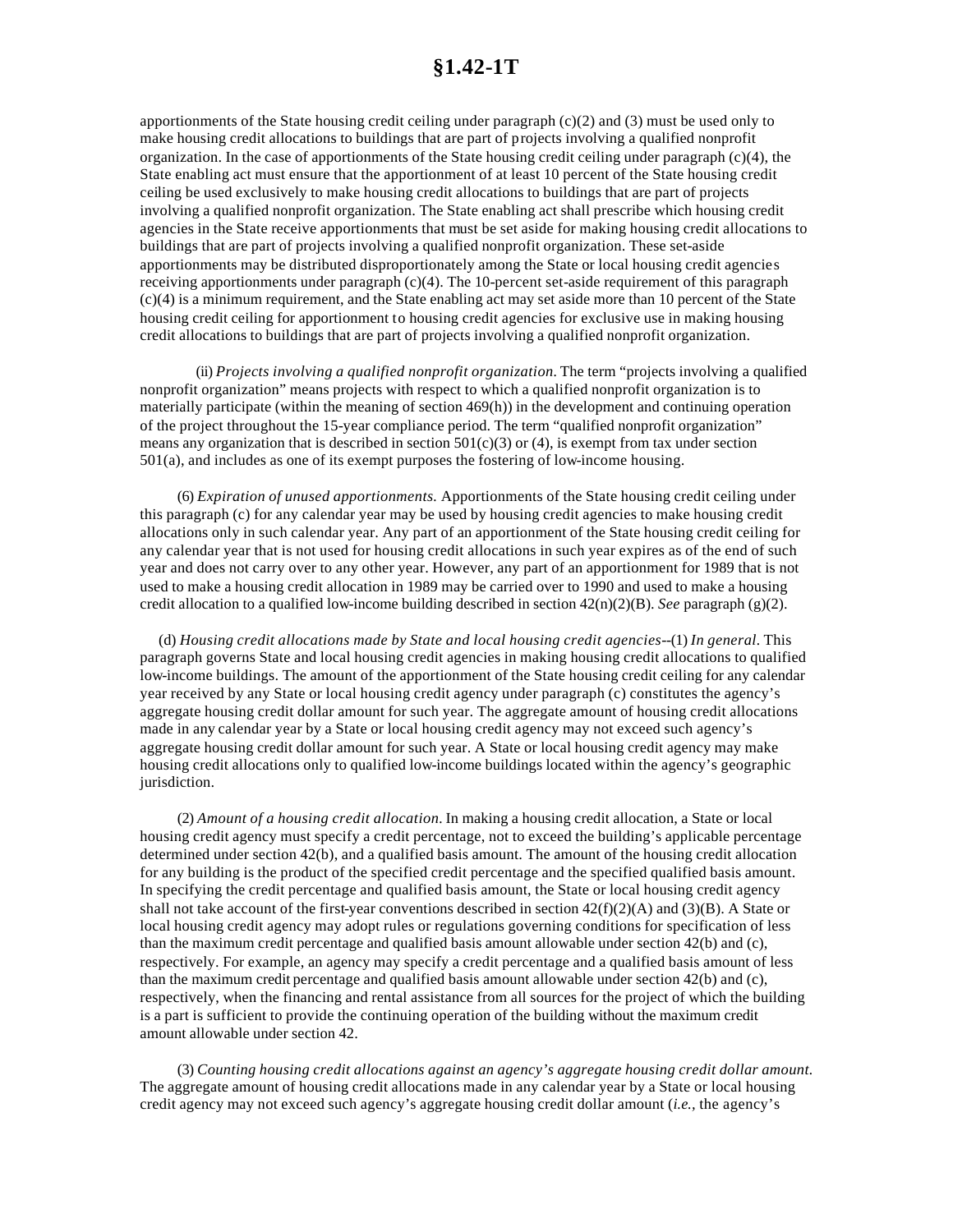apportionment of the State housing credit ceiling for such year). This limitation on the aggregate dollar amount of housing credit allocations shall be computed separately for set-aside apportionments received pursuant to paragraph (c)(5) of this section. Housing credit allocations count against an agency's aggregate housing credit dollar amount without regard to the amount or credit allowable to or claimed by an owner of a building in the taxable year in which the allocation is made or in any subsequent year. Thus, housing credit allocations (which are computed without regard to the first-year conventions as provided in paragraph (d)(2)) count in full against an agency's aggregate housing credit dollar amount, even though the first-year conventions described in section  $42(f)(2)(A)$  and  $(3)(B)$  may reduce the amount of credit claimed by a taxpayer in the first year in which a credit is allowable. *See also* paragraph (e)(2). Housing credit allocations count against an agency's aggregate housing credit dollar amount only in the calendar year in which made and not in subsequent taxable years in the credit period or compliance period during which a taxpayer may claim a credit based on the original housing credit allocation. Since the aggregate amount of housing credit allocations made in any calendar year by a State or local housing credit agency may not exceed such agency's aggregate housing credit dollar amount, an agency shall at all times during a calendar year maintain a record of its cumulative allocations made during such year and its remaining unused aggregate housing credit dollar amount.

(4) *Rules for when applications for housing credit allocations exceed an agency's aggregate housing credit dollar amount.* A State or local housing credit agency may adopt rules or regulations governing the awarding of housing credit allocations when an agency expects that applicants during a calendar year will seek aggregate allocations in excess of the agency's aggregate housing credit dollar amount. The State enabling act may provide uniform standards for the awarding of housing credit allocations when there is actual or anticipated excess demand from applicants in any calendar year.

(5) *Reduced or additional housing credit allocations*--(i) *In general.* A State or local housing credit agency may not reduce or rescind a housing credit allocation made to a qualified low-income building in the manner prescribed in paragraph  $(d)(8)$ . Thus, a housing credit agency may not reduce or rescind a housing credit allocation made to a qualified low-income building which is acquired by a new owner who is entitled to a carryover of the allowable credit for such building under section  $42(d)(7)$ . A housing credit agency may make additional housing credit allocations to a building in any year in the building's compliance period, whether or not there are additions to qualified basis for which an increased credit is allowable under section  $42(f)(3)$ . Each additional housing credit allocation made to a building is treated as a separate allocation and is subject to the rules and requirements of this section. However, in the case of an additional housing credit allocation made with respect to additions to qualified basis for which an increased credit is allowable under section  $42(f)(3)$ , the amount of the allocation that counts against the agency's aggregate housing credit dollar amount shall be computed as if the specified credit percentage were unreduced in the manner prescribed in section  $42(f)(3)(A)$  and the specified qualified basis amount were unreduced by the first-year convention prescribed in section  $42(f)(3)(B)$ .

(ii) *Examples*. The rules of paragraph  $(d)(5)(i)$  may be illustrated by the following examples:

*Example (1).* For 1987, the County L Housing Credit Agency has an aggregate housing credit dollar amount of \$2 million. D, an individual, places in service on July 1, 1987, a new qualified lowincome building. As of the close of each month in 1987 in which the building is in service, the building consists of 100 residential rental units, of which 20 units are both rent-restricted and occupied by individuals whose income is 50 percent or less of area median gross income. The total floor space of the residential rental units is 120,000 square feet, and the total floor space of the low-income units is 20,000 square feet. The building is not Federally subsidized within the meaning of section  $42(i)(2)$ . As of the end of 1987, the building has eligible basis under section  $42(d)$  of \$1 million. Thus, the qualified basis of the building determined without regard to the first-year convention provided in section 42(f) is \$166,666.67 (*i.e.,* \$1 million eligible basis times 1/6, the floor space fraction which is required to be used instead of the larger unit fraction). However, the amount of the low-income housing credit determined for 1987 under section 42 reflects the first-year convention provided in section  $42(f)(2)$ . Since the building has the same floor space and unit fractions as of the close of each of the six months in 1987 during which it is in service, upon applying the first-year convention in section  $42(f)(2)$ , the qualified basis of the building in 1987 is \$83,333.33 (*i.e.,* \$1 million eligible basis times 1/12, the fraction determined under section 42(f)(2)(A)).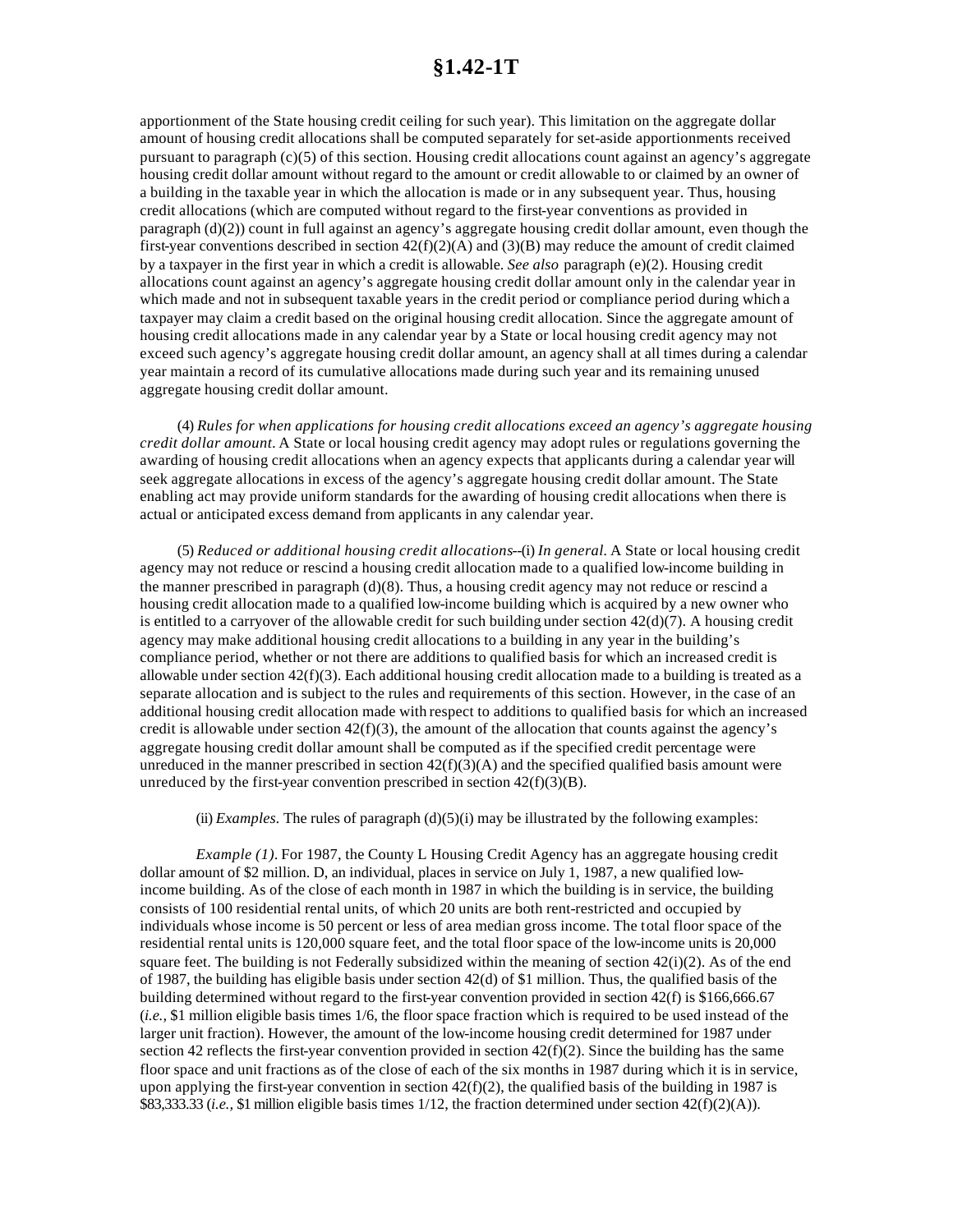Under paragraph (d)(2) of this section, the County L Housing Credit Agency may make a housing credit allocation by specifying a credit percentage, not to exceed 9 percent, and a qualified basis amount, which may be greater or less than the qualified basis of the building in 1987 as determined under section 42(c), without regard to the first-year convention provided in section 42(f)(2). If the County L Housing Credit Agency specifies a credit percentage of 8 percent and a qualified basis amount of \$100,000, the amount of the housing credit allocation is \$8,000. Under paragraph (d)(3) of this section, the County L Housing Credit Agency's aggregate housing credit dollar amount for 1987 is reduced by \$8,000, notwithstanding that D is entitled to claim less than \$8,000 of the credit in 1987 under the rules in paragraph (e) of this section. Under paragraph (e)(2), in 1987 D is entitled to claim only \$4,000 of the credit, determined by applying the first-year convention of 6/12 to the specified qualified basis amount contained in the housing credit allocation (*i.e.,* .08 x \$100,000 x (6/12)).

*Example (2).* The facts are the same as in *Example (1)* except that on July 1, 1988, the number of occupied low-income units increases to 50 units and the floor space of the occupied low-income units increases to 48,000 square feet. These occupancy fractions remain unchanged as of the close of each month remaining in 1988. Under section 42(c), the qualified basis of the building in 1988, without regard to the first-year convention in section 42(f)(3)(B), is \$400,000 (*i.e.,* \$1 million eligible basis times .4, the floor space fraction which is required to be used instead of the larger unit fraction). D's 1987 housing credit allocation from the County L Housing Credit Agency remains effective in 1988 and entitles D to a credit of \$8,000 (*i.e.,* .08, the specified credit percentage, times \$100,000, the specified qualified basis amount). With respect to the additional \$300,000 of qualified basis which the 1987 housing credit allocation does not cover, D must apply to the County L Housing Credit Agency for an additional housing credit allocation. Assume that the County L Housing Credit Agency has a sufficient aggregate housing credit dollar amount for 1988 to make a housing credit allocation to D in 1988 by specifying a credit percentage of 9 percent and a qualified basis amount of \$300,000. The amount of the housing credit allocation that counts against the County L Housing Credit Agency's aggregate housing credit dollar amount is \$27,000 (*i.e.,* the amount counted (.09 times  $$300,000$ ) is unreduced in the manner prescribed in section  $42(f)(3)(A)$  and (B)). Since D's qualified basis in 1987 was \$166,666.67, D is entitled to claim a credit in 1988 with respect to such basis of \$14,000 (*i.e.,* .08 x \$100,000, the 1987 credit allocation, + .09 x \$66,666.67, the 1988 credit allocation). In addition, D is entitled to claim a credit in 1988 and subsequent years in the 15-year compliance period with respect to the additional \$233,333.33 of qualified basis covered by the 1988 housing credit allocation. However, the allowable credit for 1988 with respect to this amount of additional qualified basis is subject to reductions prescribed in section  $42(f)(3)(A)$  and (B). Thus, D is entitled in 1988 to a credit at a 6-percent rate applied to \$116,666.67 of additional qualified basis, which is reduced to reflect the first-year convention. D's total allowable low-income housing credit in 1988 is \$21,000 (*i.e.,* \$14,000 with respect to original qualified basis + \$7,000 with respect to 1988 additions to qualified basis). If the County L Housing Credit Agency had specified an 8-percent credit percentage in 1988 with respect to the qualified basis not covered by the 1987 housing credit allocation to D, D's allowable credit with respect to the \$233,333,33 of additions to qualified basis would not exceed, in 1988 and subsequent years, an amount determined by applying a specified credit percentage of 5.33 percent (*i.e.,* two-thirds of 8 percent). In 1988, D's specified qualified basis amount would be adjusted for the first-year convention.

(6) *No carryover of unused aggregate housing credit dollar amount.* Any portion of a State or local housing credit agency's aggregate housing credit dollar amount for any calendar year that is not used to make a housing credit allocation in such year may not be carried over to any other year, except as provided in paragraph (g). An agency may not permit owners of qualified low-income buildings to transfer housing credit allocations to other buildings. However, an agency may provide a procedure whereby owners may return to the agency, prior to the end of the calendar year in which housing credit allocations are made, unusable portions of such allocations. In such a case, an owner's housing credit allocation is deemed reduced by the amount of the allocation returned to the agency, and the agency may reallocate such amount to other qualified low-income buildings prior to the end of the year.

(7) *Effect of housing credit allocations in excess of an agency's aggregate housing credit dollar amount.* In the event that a State or local housing credit agency makes housing credit allocations in excess of its aggregate housing credit dollar amount for any calendar year, the allocations shall be deemed reduced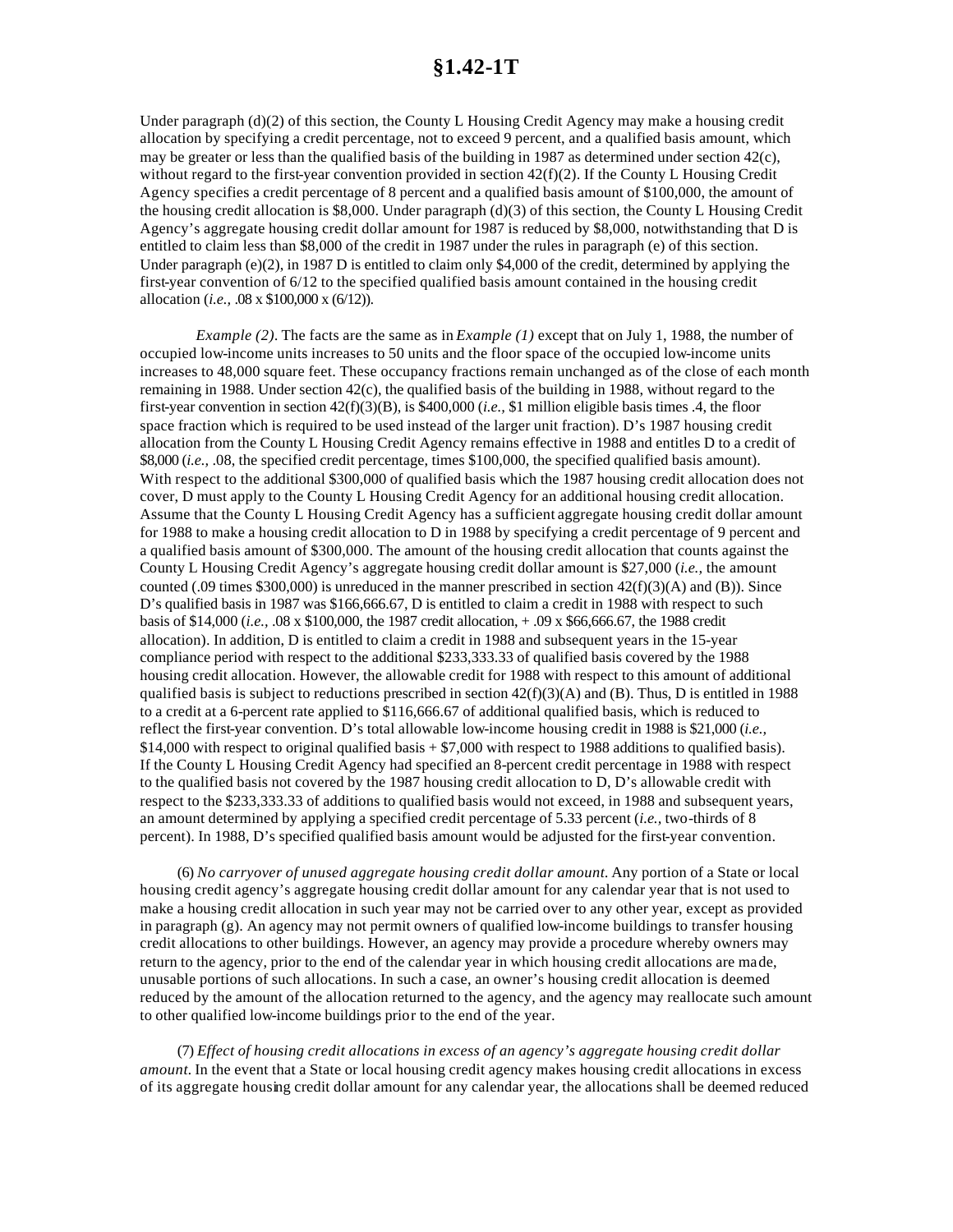(to the extent of such excess) for buildings in the reverse order in which such allocations were made during such year.

(8) *Time and manner for making housing credit allocations*--(i) *Time.* Housing credit allocations are effective for the calendar year in which made in the manner prescribed in paragraph  $(d)(8)(ii)$ . A State or local housing credit agency may not make a housing credit allocation to a qualified low-income building prior to the calendar year in which such building is placed in service. An agency may adopt its own procedures for receiving applications for housing credit allocations from owners of qualified low-income buildings. An agency may provide a procedure for making, in advance of a building's being placed in service, a binding commitment (*e.g.,* by contract, inducement resolution, or other means) to make a housing credit allocation in the calendar year in which a qualified low-income building is placed in service or in a subsequent calendar year. Any advance commitment shall not constitute a housing credit allocation for purposes of this section.

(ii) *Manner.* Housing credit allocations are deemed made when Part I of IRS Form 8609, Low-Income Housing Credit Allocation Certification, is completed and signed by an authorized official of the housing credit agency and mailed to the owner of the qualified low-income building. A copy of all completed (as to Part I) Form 8609 allocations along with a single completed Form 8610, Annual Low-Income Housing Credit Agencies Report, must also be mailed to the Internal Revenue Service not later than the 28th day of the second calendar month after the close of the calendar year in which the housing credit was allocated to the qualified low-income building. Housing credit allocations to a qualified low-income building must be made on Form 8609 and must include--

(A) The address of the building;

(B) The name, address, and taxpayer identification number of the housing credit agency making the housing credit allocation;

(C) The name, address, and taxpayer identification number of the owner of the qualified lowincome building;

(D) The date of the allocation of housing credit;

(E) The housing credit dollar amount allocated to the building on such date;

(F) The specified maximum applicable credit percentage allocated to the building on such date;

(G) The specified maximum qualified basis amount;

(H) The percentage of the aggregate basis financed by tax-exempt bonds taken into account for purposes of the volume cap under section 146;

(I) A certification under penalties of perjury by an authorized State or local housing credit agency official that the allocation is made in compliance with the requirements of section 42(h); and

(J) Any additional information that may be required by Form 8609 or by an applicable revenue procedure.

*See* paragraph (h) for additional rules concerning filing of forms.

(iii) *Certification.* The certifying official for the State or local housing credit agency need not perform an independent investigation of the qualified low-income building in order to certify on Part I of Form 8609 that the housing credit allocation meets the requirements of section 42(h). For example, the certifying official may rely on information contained in an application for a low-income housing credit allocation submitted by the building owner which sets forth facts necessary to determine that the building is eligible for the low-income housing credit under section 42.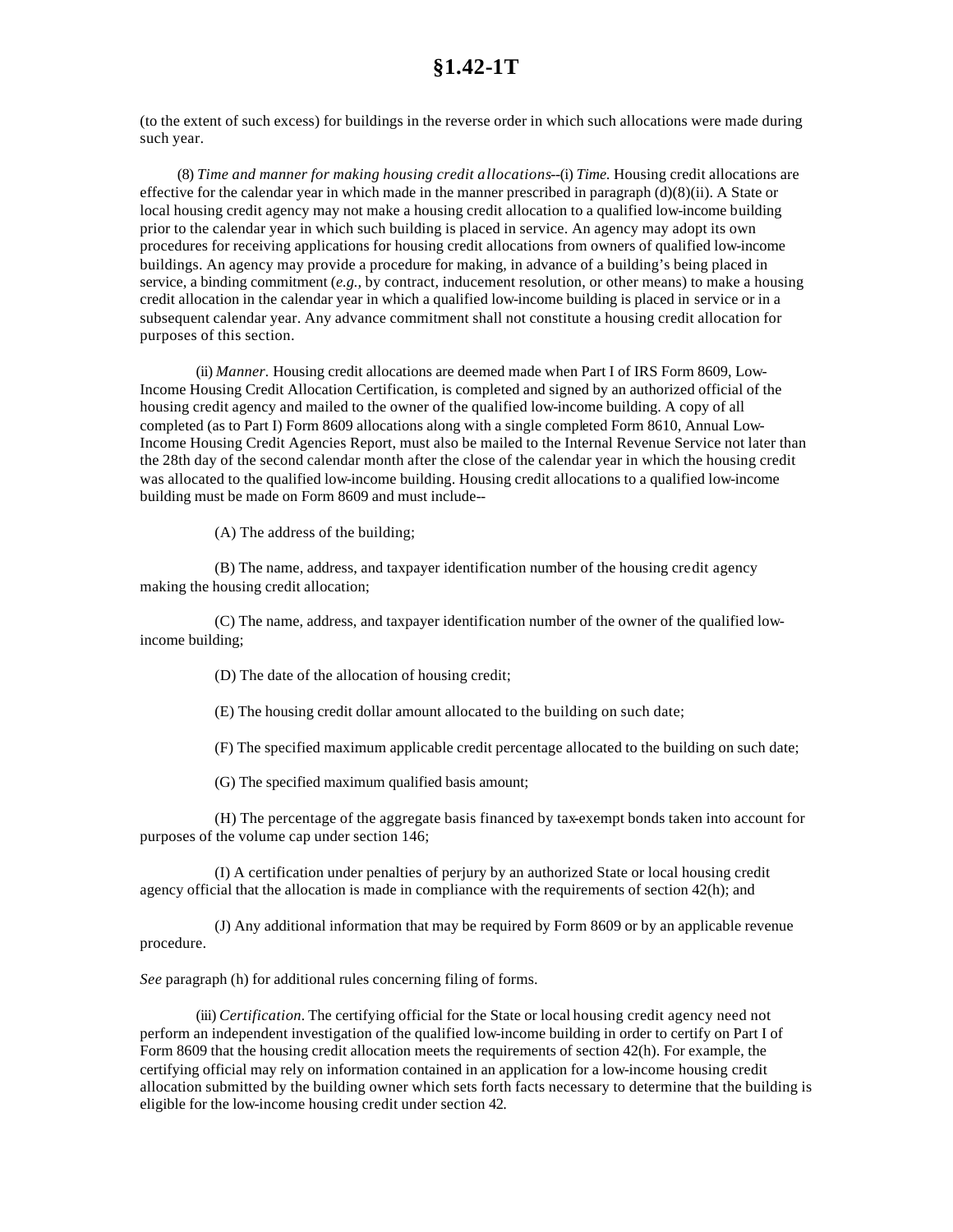(iv) *Fee.* A State or local housing credit agency may charge building owners applying for housing credit allocations a reasonable fee to cover the agency's administrative expenses for processing applications.

(v) *No continuing agency responsibility.* The State or local housing credit agency need not monitor or investigate the continued compliance of a qualified low-income building with the requirements of section 42 throughout the applicable compliance period.

(e) *Housing credit allocation taken into account by owner of a qualified low-income building*--(1) *Time and manner for taking housing credit allocation into account.* An owner of a qualified low-income building may not claim a low-income housing credit determined under section 42 in any year in excess of an effective housing credit allocation received from a State or local housing credit agency. A housing credit allocation made to a qualified low-income building is effective with respect to any owner of the building beginning with the owner's taxable year in which the housing credit allocation is received. A housing credit allocation is deemed received in a taxable year, except as modified in the succeeding sentence, if that allocation is made (in the manner described in paragraph  $(d)(8)$ ) not later than the earlier of (i) the 60th day after the close of the taxable year, or (ii) the close of the calendar year in which such taxable year ends. A housing credit allocation is deemed received in a taxable year ending in 1987, if such allocation is made (in the manner described in paragraph (d)(8)) on or before December 31, 1987. A housing credit allocation is not effective for any taxable year if received in a calendar year which ends prior to when the qualified lowincome building is placed in service. A housing credit allocation made to a qualified low-income building remains effective for all taxable years in the compliance period. A taxpayer is required to complete the Form 8609 on which a housing credit agency made the applicable housing credit allocation and submit a copy of such Form 8609 with its Federal income tax return for each year in the compliance period. Failure to comply with the requirement of the preceding sentence with respect to any taxable year after the first taxable year in the credit period shall be treated as a mathematical or clerical error for purposes of the provisions of section  $6213(b)(1)$  and  $(g)(2)$ .

(2) *First-year convention limitation on housing credit allocation taken into account.* For purposes of the limitation that the allowable low-income housing credit may not exceed the effective housing credit allocation received from a State or local housing credit agency, as provided in paragraph (e)(1), the amount of the effective housing credit allocation shall be adjusted by applying the first-year convention provided in section  $42(f)(2)(A)$  and  $(3)(B)$  and the percentage credit reduction provided in section  $42(f)(3)(A)$ . Under paragraph (d)(2) and (5), the State or local housing credit agency must specify the credit percentage and qualified basis amount, the product of which is the amount of the housing credit allocation, without taking account of the first-year convention described in section  $42(f)(2)(A)$  and  $(3)(B)$  or the percentage credit reduction prescribed in section  $42(f)(3)(A)$ . However, for purposes of the limitation on the amount of the allowable low-income housing credit, as provided in paragraph  $(e)(1)$ , in a taxable year in which the firstyear convention applies to the amount of credit determined under section  $42(a)$ , the specified qualified basis amount shall be adjusted by the first-year convention fraction which is equal to the number of full months (during the first taxable year) in which the building was in service divided by 12. In addition, for purposes of the limitation on the amount of the allowable low-income housing credit, as provided in paragraph (e)(1), in a taxable year in which the reduction in credit percentage applies to additions to qualified basis, as prescribed in section  $42(f)(3)$ , the specified credit percentage shall be reduced by onethird. *See* examples in paragraph  $(d)(5)(ii)$  and  $(e)(3)(ii)$  of this section.

(3) *Use of excess housing credit allocation for increases in qualified basis*--(i) *In general.* If the housing credit allocation made to a qualified low-income building exceeds the amount of credit allowable with respect to such building in any taxable year (without regard to the first-year conventions under section 42(f)), such excess is not transferable to another qualified low-income building. However, if in a subsequent year there are increases in the qualified basis for which an increased credit is allowable under section  $42(f)(3)$  at a reduced credit percentage, the original housing credit allocation (including the specified credit percentage and qualified basis amount) would be effective with respect to such increased credit.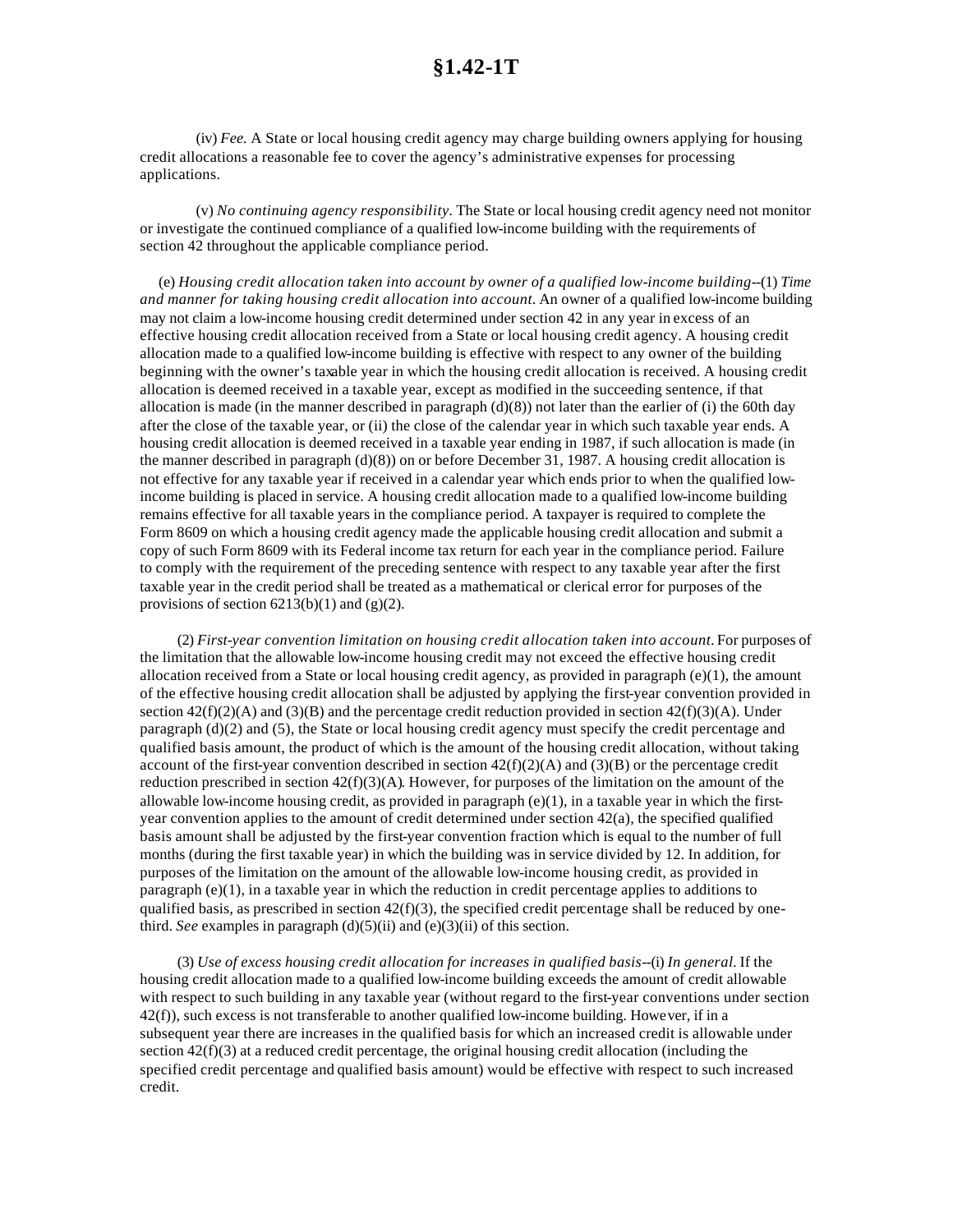(ii) *Example*. The provisions of this paragraph  $(e)(3)$  may be illustrated by the following example:

*Example.* In 1987, a newly-constructed qualified low-income building receives a housing credit allocation of \$90,000 based on a specified credit percentage of 9 percent and a specified qualified basis amount of \$1,000,000. The building is placed in service in 1987, but the qualified basis in such year is only \$800,000, resulting in an allowable credit in 1987 (determined without regard to the first-year conventions) of \$72,000. In 1988, the qualified basis is increased to \$1,100,000, resulting in an additional credit allowable under section 42(f)(3) (without regard to the first-year conventions) of \$18,000 (*i.e.,* \$300,000 x .06, or 2/3 of .09). The unused portion of the 1987 housing credit allocation (\$18,000) is effective in 1988 and in each subsequent year in the compliance period only with respect to the specified qualified basis for the 1987 housing credit allocation (\$1,000,000). Thus, the owner is allowed to claim a credit in 1988 and in each subsequent year (without regard to the first-year conventions), based on the effective housing credit allocation from 1987, of \$84,000 (*i.e.,* \$72,000 + (\$200,000 x .06)). The owner of the qualified low-income building must obtain a new housing credit allocation in 1988 with respect to the additional \$100,000 of qualified basis in order to claim a credit on such basis in 1988 and in each subsequent year. If the applicable first-year convention under section  $42(f)(3)(B)$  entitled the owner in 1988 to only 1/2 of the otherwise applicable credit for the additions to qualified basis, under paragraph  $(e)(2)$  of this section the owner is allowed to claim a credit in 1988, based on the effective housing credit allocation from 1987, of  $$78,000$  (*i.e.*,  $$72,000 + ($200,000 \text{ x } .06 \text{ x } .5)$ ).

(4) *Separate housing credit allocations for new buildings and increases in qualified basis.* Separate housing credit allocations must be received for each building with respect to which a housing credit may be claimed. Rehabilitation expenditures with respect to a qualified low-income building are treated as a separate new building under section 42(e) and must receive a separate housing credit allocation. Increases in qualified basis in a qualified low-income building are not generally treated as a new building for purposes of section 42. To the extent that a prior housing credit allocation received with respect to a qualified low-income building does not allow an increased credit with respect to an increase in the qualified basis of such building, an additional housing credit allocation must be received in order to claim a credit with respect to that portion of increase in qualified basis. *See* paragraph (e)(3) of this section. The amount of credit allowable with respect to an increase in qualified basis is subject to the credit percentage limitation of section 42(f)(3)(A) and the first-year convention of section 42(f)(3)(B). *See* paragraph (d)(5) of this section for a rule requiring that the State or local housing credit agency count a housing credit allocation made with respect to an increase in qualified basis as if the specified credit percentage were unreduced in the manner prescribed in section  $42(f)(3)$  and the specified basis amount were unreduced by the first-year convention prescribed in section  $42(f)(3)(B)$ .

(5) *Acquisition of building for which a prior housing credit allocation has been made.* If a carryover credit would be allowable to an acquirer of a qualified low-income building under section  $42(d)(1)$ , such acquirer need not obtain a new housing credit allocation with respect to such building. Under section  $42(d)(7)$ , the acquirer would be entitled to claim only such credits as would have been allowable to the prior owner of the building.

(6) *Multiple housing credit allocations.* A qualified low-income building may receive multiple housing credit allocations from different housing credit agencies having overlapping jurisdictions. A qualified low-income building that receives a housing credit allocation set aside exclusively for projects involving a qualified nonprofit organization may also receive a housing credit allocation from a housing credit agency's aggregate housing credit dollar amount that is not so set aside.

(f) *Exception to housing credit allocation requirement*--(1) *Tax-exempt bond financing*--(i) *In general.* No housing credit allocation is required in order to claim a credit under section 42 with respect to that portion of the eligible basis (as defined in section  $42(d)$ ) of a qualified low-income building that is financed with the proceeds of an obligation described in section 103(a) ("tax-exempt bond") which is taken into account for purposes of the volume cap under section 146. In addition, no housing credit allocation is required in order to claim a credit under section 42 with respect to the entire qualified basis (as defined in section 42(c)) of a qualified low-income building if 70 percent or more of the aggregate basis of the building and the land on which the building is located is financed with the proceeds of tax-exempt bonds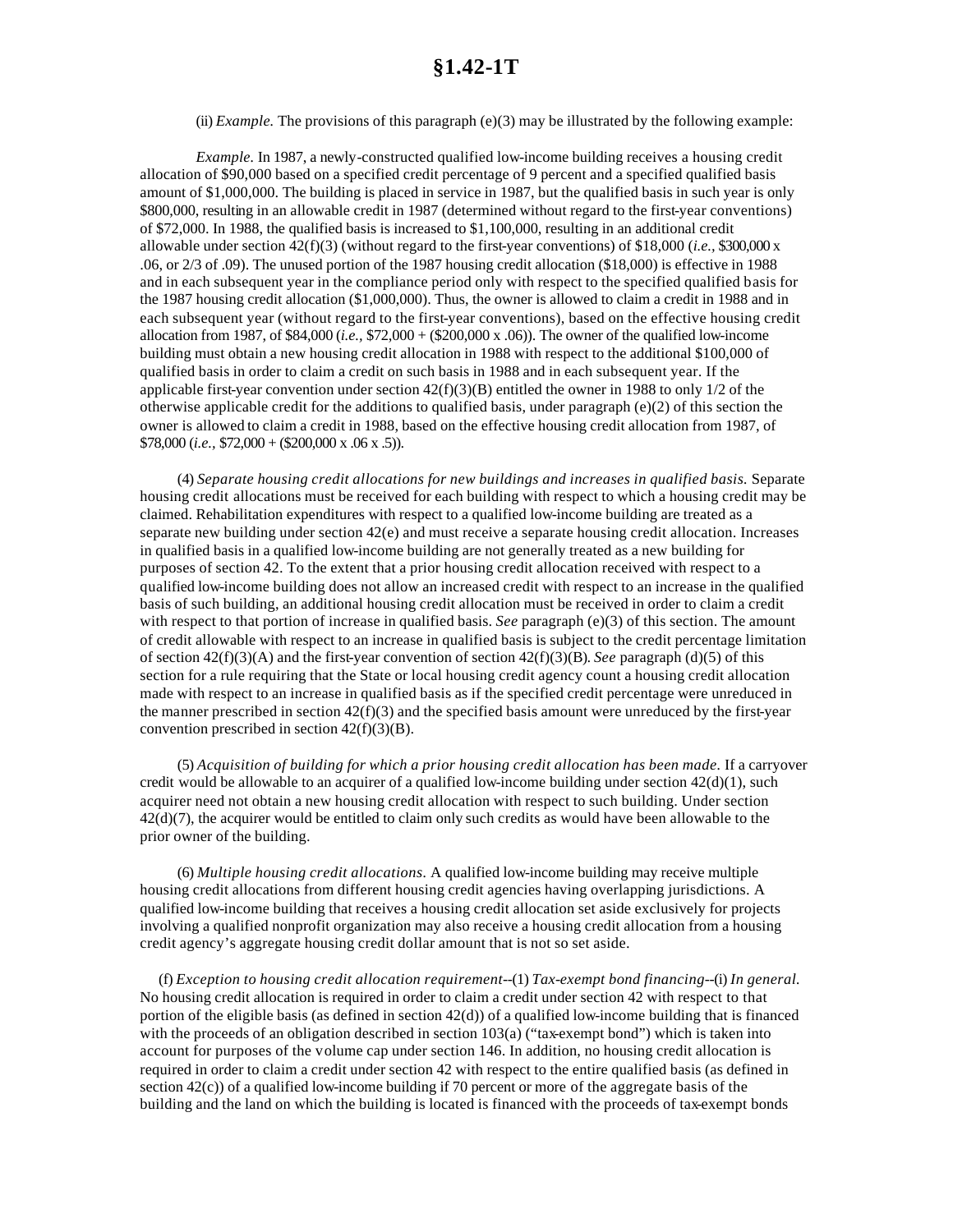which are taken into account for purposes of the volume cap under section 146. For purposes of this paragraph, "land on which the building is located" includes only land that is functionally related and subordinate to the qualified low-income building. *See* §1.103-8(b)(4)(iii) for the meaning of the term "functionally related and subordinate". For purposes of this paragraph, the basis of the land shall be determined using principles that are consistent with the rules contained in section 42(d).

(ii) *Determining use of bond proceeds.* For purposes of determining the portion of proceeds of an issue of tax-exempt bonds used to finance (A) the eligible basis of a qualified low-income building, and (B) the aggregate basis of the building and the land on which the building is located, the proceeds of the issue must be allocated in the bond indenture or a related document (as defined in §1.103-13(b)(8)) in a manner consistent with the method used to allocate the net proceeds of the issue for purposes of determining whether 95 percent or more of the net proceeds of the issue are to be used for the exempt purpose of the issue. If the issuer is not consistent in making this allocation throughout the bond indenture and related documents, or if neither the bond indenture nor a related document provides an allocation, the proceeds of the issue will be allocated on a pro rata basis to all of the property financed by the issue, based on the relative cost of the property.

(iii) *Example.* The provisions of this paragraph may be illustrated by the following example:

*Example.* In 1987, County K assigns \$500,000 of its volume cap for private activity bonds under section 146 to a \$500,000 issue of exempt facility bonds to provide a qualified residential rental project to be owned by A, an individual. The aggregate basis of the building and the land on which the building is located is \$700,000. Under the terms of the bond indenture, the net proceeds of the issue are to be used to finance \$490,000 of the eligible basis of the building. More than 70 percent of the aggregate basis of the qualified low-income building and the land on which the building is located is financed with the proceeds of tax-exempt bonds to which a portion of the volume cap under section 146 was allocated. Accordingly, A may claim a credit under section 42 without regard to whether any housing credit dollar amount was allocated to that building. If, instead, the aggregate basis of the building and land were \$800,000, A would be able to claim the credit under section 42 without receiving a housing credit allocation for the building only to the extent that the credit was attributable to eligible basis of the building financed with tax-exempt bonds.

(g) *Termination of authority to make housing credit allocation*--(1) *In general.* No State or local housing credit agency shall receive an apportionment of a State housing credit ceiling for calendar years after 1989. Consequently, no housing credit allocations may be made after 1989, except as provided in paragraph  $(g)(2)$ . Housing credit allocations made prior to January 1, 1990, remain effective after such date.

(2) *Carryover of unused 1989 apportionment.* Any State or local housing credit agency that has an unused portion of its apportionment of the State housing credit ceiling for 1989 from which housing credit allocations have not been made in 1989 may carry over such unused portion into 1990. Such carryover portion of the 1989 apportionment shall be treated as the agency's apportionment for 1990. From this 1990 apportionment, the State or local housing credit agency may make housing credit allocations only to a qualified low-income building meeting the following requirements:

(i) The building must be constructed, reconstructed, or rehabilitated by the taxpayer seeking the allocation;

(ii) More than 10 percent of the reasonably anticipated cost of such construction, reconstruction, or rehabilitation must have been incurred as of January 1, 1989; and

(iii) The building must be placed in service before January 1, 1991.

(3) *Expiration of exception for tax-exempt bond financed projects.* The exception to the requirement that a housing credit allocation be received with respect to any portion of the eligible basis of a qualified low-income building, as provided in paragraph (f), shall not apply to any building placed in service after 1989, unless such building is described in paragraph (g)(2)(i), (ii), and (iii).